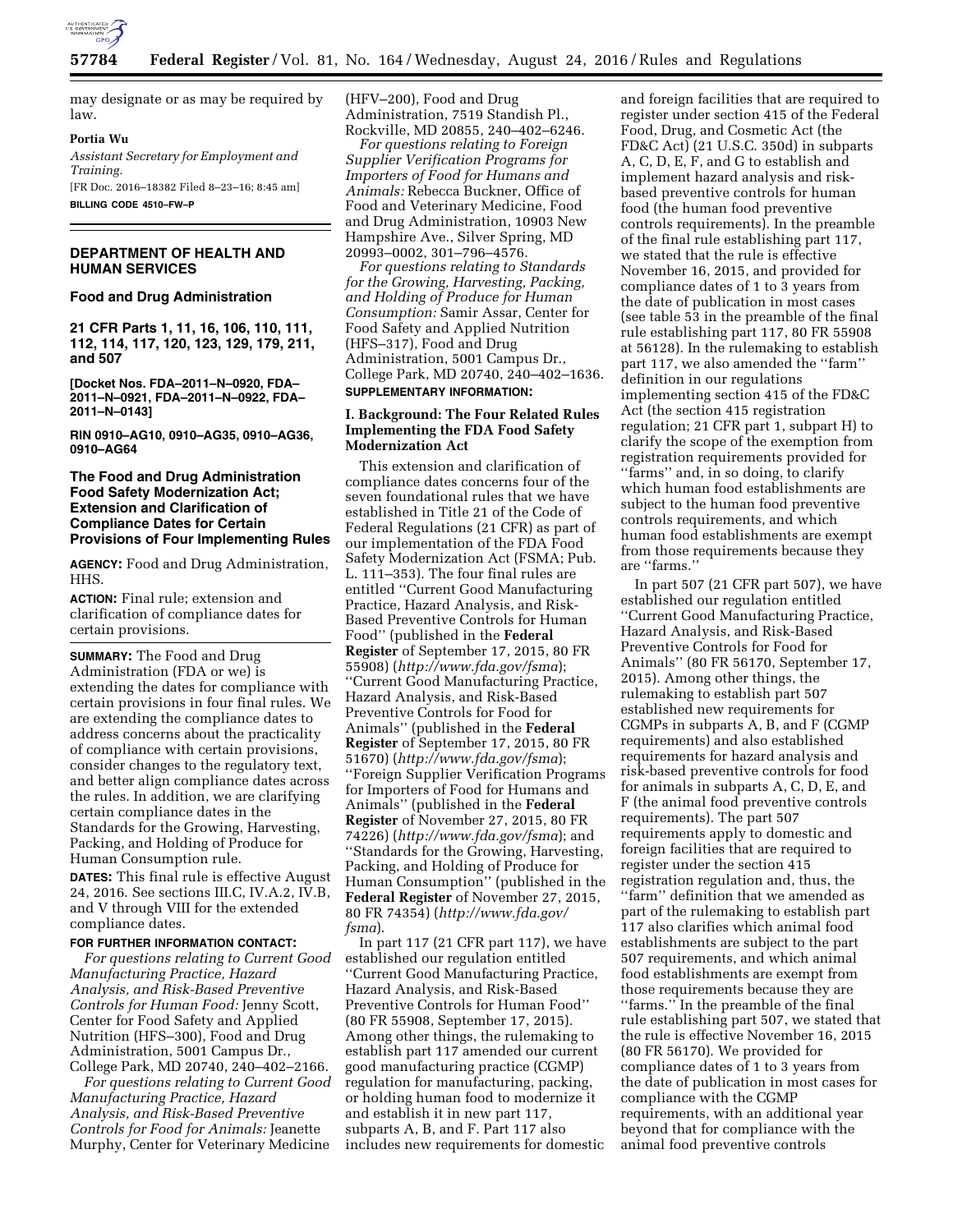requirements (see table 32 in the preamble of the final rule establishing part 507, 80 FR 56170 at 56329).

In part 1, subpart L (21 CFR part 1, subpart L), we have established our regulation entitled ''Foreign Supplier Verification Programs for Importers of Food for Humans and Animals'' (the FSVP regulation; 80 FR 74226, November 27, 2015). The FSVP regulation requires importers to establish foreign supplier verification programs to verify that their foreign suppliers are using processes and procedures that provide the same level of public health protection as those required under the provisions on hazard analysis and risk-based preventive controls and standards for produce safety in the FD&C Act, that the imported food is not adulterated, and that food is not misbranded with respect to food allergen labeling. In the preamble of the final rule establishing the FSVP regulation, we stated that the rule is effective January 26, 2016, and provided for varying compliance dates based in part on the size of the foreign supplier, the nature of the importer, and whether the foreign supplier is subject to certain other FSMA regulations (80 FR 74226 at 74332 to 74333, as corrected in a technical amendment (81 FR 25326, April 28, 2016)).

In part  $112$  (21 CFR part 112), we have established our regulation entitled ''Standards for the Growing, Harvesting, Packing, and Holding of Produce for Human Consumption'' (the produce safety regulation; 80 FR 74354, November 27, 2015). Among other things, the rulemaking to establish the produce safety regulation set forth in a new part 112 procedures, processes, and practices that minimize the risk of serious adverse health consequences or death, including those reasonably necessary to prevent the introduction of known or reasonably foreseeable biological hazards into or onto produce and to provide reasonable assurances that the produce is not adulterated on account of such hazards. The produce safety regulation applies to certain produce farms, and does not apply to activities of facilities that are subject to part 117 (as established in part 117). In the preamble of the final rule establishing the produce safety regulation, we stated that the produce safety regulation is effective January 26, 2016, and provided for compliance dates of 1 to 6 years from the effective date depending on the commodity and the provision(s) (see table 30 in the preamble of the final rule establishing the produce safety regulation, 80 FR 74354 at 74527, as corrected in a technical amendment at 81 FR 26466,

May 3, 2016). (Some of the compliance dates identified in the technical amendment fall on weekends (*i.e.,*  January 26, 2019, is a Saturday and January 26, 2020, is a Sunday) and should therefore be read as referring to the next business day (*i.e.,* January 28, 2019, and January 27, 2020, respectively). We use the latter dates throughout this document.)

## **II. Summary of Compliance Date Extensions in This Rule**

We are extending the dates for compliance with certain provisions in four final rules to address concerns about the practicality of compliance with certain provisions, consider changes to the regulatory text, and better align compliance dates across the rules. First, we are extending the compliance dates for certain related provisions concerning customer assurances when controls are applied downstream in the distribution chain in all four rules. Second, we are extending the compliance dates for part 117 and part 507 for facilities solely engaged in packing and/or holding activities conducted on raw agricultural commodities (RACs) that are produce and/or nut hulls and shells and for certain facilities that would qualify as secondary activities farms except for the ownership of the facility. Third, we are extending the compliance dates for part 117 for certain facilities that color RACs. Fourth, we are extending the compliance dates for part 507 for facilities solely engaged in the ginning of cotton. Fifth, we are extending the compliance dates for the FSVP regulation for importation of food contact substances. Sixth, we are extending the date for certain facilities producing Grade ''A'' milk and milk products covered by the National Conference on Interstate Milk Shipments (NCIMS) under the Pasteurized Milk Ordinance (PMO) to comply with the CGMP requirements of part 117.

Finally, we are clarifying how we interpret the compliance dates for certain provisions related to agricultural water testing in the produce safety regulation.

## **III. Extension of Compliance Dates for ''Customer Provisions'' in Part 117 and Related Rules**

#### *A. Background*

In a supplemental notice of proposed rulemaking for part 117 (79 FR 58524, September 29, 2014), we proposed several exceptions to the requirement for a manufacturer/processor to establish and implement a supply-chain

program. Under one proposed exception, a receiving facility would not have been required to have a supplychain program if it relied on its customer to control the hazard and annually obtained from its customer written assurance that the customer had established and was following procedures (identified in the written assurance) that would significantly minimize or prevent the hazard (see the discussion in the preamble of the final rule at 80 FR 55908 at 56036; see the proposed regulatory text at 79 FR 58524 at 58565).

After considering comments, we replaced this proposed provision with several provisions (§§ 117.136(a)(2) through (4) and 117.137) (referred to collectively as ''customer provisions'') that apply when a manufacturer/ processor identifies a hazard requiring a preventive control (''identified hazard''), does not control the identified hazard, and relies on an entity in its distribution chain to address the hazard (80 FR 55908 at 56037 to 56039). (In these provisions, ''customer'' means a commercial customer, not a consumer.) A manufacturer/processor that complies with the customer provisions is not required to implement a preventive control for the identified hazard. The combination of three requirements in the customer provisions is intended to provide assurance that the food will be processed to control the identified hazard before it reaches consumers:

• Documentation provided by the manufacturer/processor to its direct customer that the food is ''not processed to control [identified hazard]'' (the disclosure statement provisions; § 117.136(a)(2)(i), (3)(i), and (4)(i));

• Written assurance provided by the customer to the manufacturer/processor that the customer is manufacturing, processing, or preparing the food in accordance with applicable food safety requirements (the written assurance provisions; § 117.136(a)(2)(ii), (3)(ii), and (4)(ii)); and

• Provisions relating to accountability for written assurances (the accountability provision; § 117.137).

We established similar requirements in three other FSMA rules (''related rules''): Part 507 (§§ 507.36 (a)(2) through (4) and 507.37); the FSVP regulation (§§ 1.507(a)(2) through (4), and 1.507(c)); and the produce safety regulation  $(\S 112.2(b)(2)$  through  $(4)$ , and (6)).

#### *B. Written Assurances From Customers*

On March 23, 2016, FDA met with the Grocery Manufacturers Association (GMA) at their request to listen to concerns regarding the customer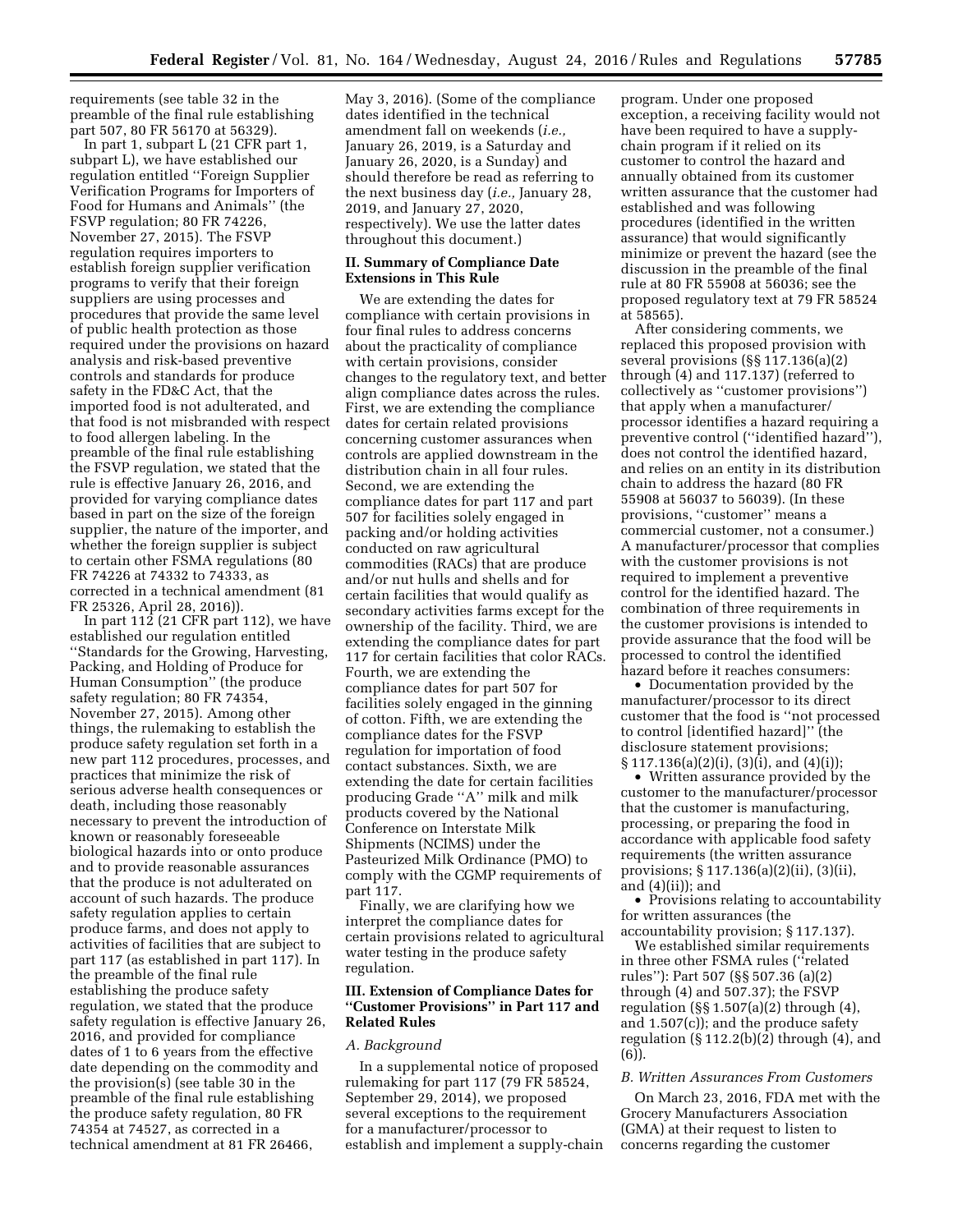provisions in the part 117 rule (Ref. 1). GMA provided examples of product distribution chains that would require vastly more written assurances and consequently resources to comply with the requirement than anticipated by FDA. For example, a manufacturing facility may sell such foods to a distributor, who may sell numerous items requiring assurances to multiple restaurants, cafeterias, delicatessens, and other distributors. GMA estimated that this could result in hundreds or even thousands of written assurances needed by a single distributor. A similar concern exists for the related rules.

After considering the information presented by GMA, FDA believes that the requirement for written assurance in the customer provisions of part 117 significantly exceeds the current practices of even the largest facilities; compliance by those facilities by September 19, 2016, may not be

feasible; and it is appropriate to extend the compliance dates for 2 years for the written assurance requirements for part 117 and the related rules while FDA considers the best approach to address feasibility concerns.

We believe it continues to be appropriate to provide for an entity earlier in the distribution chain to disclose that a hazard has not been controlled and rely on a subsequent entity to control a hazard in human or animal food. For example, it would not make sense to require a facility that chops nuts to have a preventive control for *Salmonella* if the nuts are going to be used by customers in baked goods in accordance with a process validated to adequately control the hazard. In addition, it would not make sense to require a facility that manufactures a rendered meat ingredient for pet food to have a preventive control for *Salmonella* when the final pet food will go through an extrusion process at a customer's facility to control *Salmonella.* A manufacturer/processor under part 117 or part 507 that relies on a customer to control a hazard will continue to be required to comply with the disclosure statement provisions and disclose that the food has not been processed to control the hazard on the compliance date originally specified (we note that FDA will soon be making available for public comment draft guidance on the disclosure statement provisions). Subsequent entities in the distribution chain will continue to be subject to applicable requirements related to food adulteration in Federal and/or state and local laws and regulations, *e.g.,* part 117, part 507, and the Retail Food Code.

# *C. Extension of Compliance Dates*

Table 1 provides a summary of the revised compliance dates.

TABLE 1—EXTENSION OF COMPLIANCE DATES FOR THE WRITTEN ASSURANCES IN THE CUSTOMER PROVISIONS IN PART 117 AND RELATED RULES

|                                                                                                                                                                                                                                                                                                                                                                                                                                                                                                                                                                                 | Previously announced compliance<br>date                                              | Compliance date with extension                                                                              |  |
|---------------------------------------------------------------------------------------------------------------------------------------------------------------------------------------------------------------------------------------------------------------------------------------------------------------------------------------------------------------------------------------------------------------------------------------------------------------------------------------------------------------------------------------------------------------------------------|--------------------------------------------------------------------------------------|-------------------------------------------------------------------------------------------------------------|--|
|                                                                                                                                                                                                                                                                                                                                                                                                                                                                                                                                                                                 | Human Food-§117.136(a)(2)(ii), (3)(ii), and (4)(ii)                                  |                                                                                                             |  |
| Small Business (a business (including any subsidiaries and affiliates)<br>employing fewer than 500 full-time equivalent employees).<br>Business that is neither small or very small (a business (including any<br>subsidiaries and affiliates) averaging less than \$1 million, adjusted<br>for inflation, per year, during the 3-year period preceding the appli-<br>cable calendar year in sales of human food plus the market value of<br>human food manufactured, processed, packed or held without sale<br>$(e.g.$ held for a fee)).                                       | September 18, 2017<br>September 19, 2016                                             | September 18, 2019.<br>September 19, 2018.                                                                  |  |
|                                                                                                                                                                                                                                                                                                                                                                                                                                                                                                                                                                                 | Animal Food-§507.36(a)(2)(ii), (3)(ii), and (4)(ii)                                  |                                                                                                             |  |
| Small Business (a business (including any subsidiaries and affiliates)<br>employing fewer than 500 full-time equivalent employees).<br>Business that is neither small or very small ((a business (including any<br>subsidiaries and affiliates) averaging less than \$2,500,000, adjusted<br>for inflation, per year, during the 3-year period preceding the appli-<br>cable calendar year in sales of animal food plus the market value of<br>animal food manufactured, processed, packed or held without sale<br>$(e.g., held for a fee or supplied to a farm without sale).$ | September 17, 2018<br>September 18, 2017                                             | September 17, 2020.<br>September 18, 2019.                                                                  |  |
|                                                                                                                                                                                                                                                                                                                                                                                                                                                                                                                                                                                 | FSVP-§1.507(a)(2)(ii), (3)(ii), and (4)(ii))                                         |                                                                                                             |  |
| Latest date of:<br>Importers of food from foreign supplier subject to preventive controls<br>requlation for human food, the preventive controls or CGMP require-<br>ments in part 507, or the produce safety regulation:                                                                                                                                                                                                                                                                                                                                                        | 6 months after supplier is required<br>to comply with the relevant reg-<br>ulations. | May 28, 2019.<br>30 months after previously an-<br>nounced compliance date for<br>the relevant regulations. |  |
|                                                                                                                                                                                                                                                                                                                                                                                                                                                                                                                                                                                 | Produce Safety-§ 112.2(b)(3)                                                         |                                                                                                             |  |
| Very small businesses relying on the exemption in §112.2(b) for<br>sprouts that would otherwise be subject to subpart M (those with<br>more than \$25,000 but no more than \$250,000 in average annual<br>produce sales during the previous three year period).<br>Small businesses relying on the exemption in §112.2(b) for sprouts<br>that would otherwise be subject to subpart M (those with more than<br>\$250,000 but no more than \$500,000 in average annual produce                                                                                                   | January 28, 2019<br>January 26, 2018                                                 | January 26, 2021.<br>January 27, 2020.                                                                      |  |
| sales during the previous three year period).<br>All other businesses relying on the exemption in $\S 112.2(b)$ for sprouts<br>that would otherwise be subject to subpart M.                                                                                                                                                                                                                                                                                                                                                                                                    | January 26, 2017                                                                     | January 28, 2019.                                                                                           |  |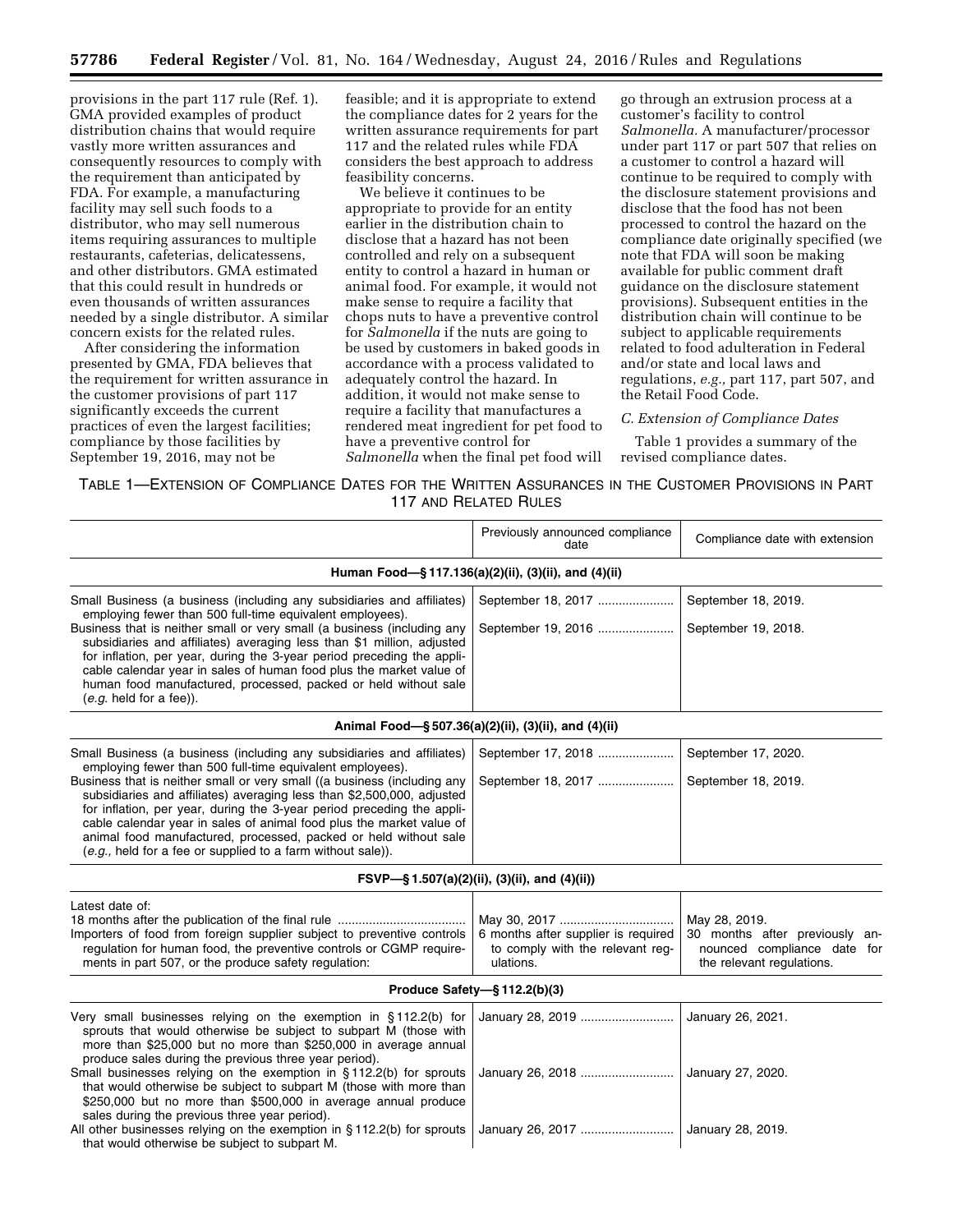| Table 1—Extension of Compliance Dates for the Written Assurances in the Customer Provisions in Part |                                 |  |  |
|-----------------------------------------------------------------------------------------------------|---------------------------------|--|--|
|                                                                                                     | 117 AND RELATED RULES-Continued |  |  |

|                                                                                                                                                                                                                                                                  | Previously announced compliance<br>date | Compliance date with extension |
|------------------------------------------------------------------------------------------------------------------------------------------------------------------------------------------------------------------------------------------------------------------|-----------------------------------------|--------------------------------|
| Very small businesses relying on the exemption in $\S 112.2(b)$ for all<br>other produce that would otherwise be covered (those with more<br>than \$25,000 but no more than \$250,000 in average annual<br>produce sales during the previous three year period). | January 27, 2020                        | January 26, 2022.              |
| Small businesses relying on the exemption in $\S 112.2(b)$ for all other<br>produce that would otherwise be covered (those with more than<br>\$250,000 but no more than \$500,000 in average annual produce<br>sales during the previous three year period).     | January 28, 2019                        | January 26, 2021.              |
| All other businesses relying on the exemption in $\S 112.2(b)$ for all<br>other produce that would otherwise be covered.                                                                                                                                         | January 26, 2018                        | January 27, 2020.              |

We are extending the compliance date by 2 years for the written assurance requirement in the customer provisions in part 117. With the extension, facilities that are small businesses must comply with § 117.136(a)(2)(ii), (3)(ii), and (4)(ii) by September 18, 2019, and other facilities subject to the requirements must comply with those provisions by September 19, 2018. As a result of the extension, the compliance date for certain associated requirements that are contingent on the specified delayed provisions are also delayed (*i.e.,*  the recordkeeping requirements in §§ 117.136(b)(2) through (4) and 117.335 and the requirements in § 117.137 for a facility that provides a written assurance under § 117.136(a)(2), (3), or (4)). We are not extending the compliance date for qualified facilities (including very small businesses) as defined in § 117.3 because they are not subject to the requirements in § 117.136(a)(2)(ii), (3)(ii), and (4)(ii).

We are also extending the compliance date by 2 years for the written assurance requirement in the customer provisions in part 507. With the extension, facilities that are small businesses must comply with § 507.36(a)(2)(ii), (3)(ii), and (4)(ii) by September 17, 2020, and other facilities subject to the requirements must comply with those provisions by September 18, 2019. As a result of the extension, the compliance dates for certain associated requirements that are contingent on the specified delayed provisions are also delayed (*i.e.,* the recordkeeping requirements in §§ 507.36(b)(2) through (4) and 507.215 and the requirements in § 507.37 for a facility that provides a written assurance under § 507.36(a)(2), (3), or (4)). We are not extending the compliance date for qualified facilities (including very small businesses) as defined in § 507.3 because they are not subject to the requirements in § 507.36(a)(2)(ii), (3)(ii), and (4)(ii).

In addition, we are extending the compliance date under the FSVP regulation for complying with the written assurance requirements in § 1.507(a)(2)(ii), (3)(ii), and (4)(ii) by 2 years beyond the dates established in the final rule (as corrected in the technical amendment). In the preamble of the final rule, as corrected by the technical amendment, we stated that importers would need to comply with the FSVP regulation by the latest of the following:

• 18 months after the publication of the final rule;

• For importers of food from a foreign supplier that is subject to part 117, the CGMP requirements or the preventive controls requirements for animal food in part 507, or the produce safety regulation, 6 months after the supplier was required to comply with the relevant regulations; or

• For an importer subject to the supply-chain program provisions of the human or animal food preventive controls regulations, the date the importer, as a receiving facility, was required to comply with the supplychain program provisions of the relevant regulation.

As a result of this extension, the earliest that an importer would be required to comply with the written assurance requirements in the customer provisions in § 1.507 would be May 28, 2019. When an importer's compliance date is determined by when the foreign supplier must comply with the preventive controls regulation for human food, the preventive controls or CGMP requirements in part 507, or the produce safety regulation (*i.e.,* when the importer must comply with FSVP 6 months after the foreign supplier is required to come into compliance), the importer's compliance date for the written assurance requirements in § 1.507 will be 2 years and 6 months after the previously-announced compliance dates for the relevant

regulations. That is, the other changes we are making to compliance dates for the human and animal food preventive controls and produce safety regulations will not impact when an FSVP importer must comply with the written assurance requirements in the customer provisions in § 1.507. For example, although this rule extends the compliance dates for part 117 and part 507 for facilities solely engaged in packing and/or holding activities conducted on RACs that are produce that would qualify as secondary activities farms except for the ownership of the facility, an importer whose foreign supplier is such a facility will be required to comply with the assurance requirements in § 1.507 2 years and 6 months after the foreign supplier would have been required to comply with part 117 or part 507 under the final rules published on September 17, 2015 (80 FR 55908; 80 FR 56170). The importer's compliance date for the assurance requirements in § 1.507 is not 2 years and 6 months after the newlyestablished part 117 and part 507 compliance dates announced in this rule. As a result of the extension, the compliance dates for certain associated requirements that are contingent on the specified delayed provisions are also delayed (*i.e.,* the requirements in § 1.507(c) for a customer or subsequent entity that provides a written assurance under § 1.507(a)(2), (3), or (4)).

Finally, we are extending by 2 years the compliance dates for the written assurance requirements in the customer provisions of the produce safety regulation in § 112.2(b)(3). With the extension, sprout operations wishing to rely on the exemption in § 112.2(b) with respect to sprouts that would otherwise be subject to subpart M of part 112 must comply with the written assurances provisions in § 112.2(b)(3) by January 26, 2021 (very small businesses); January 27, 2020 (small businesses); and January 28, 2019 (all other businesses). With the extension, operations wishing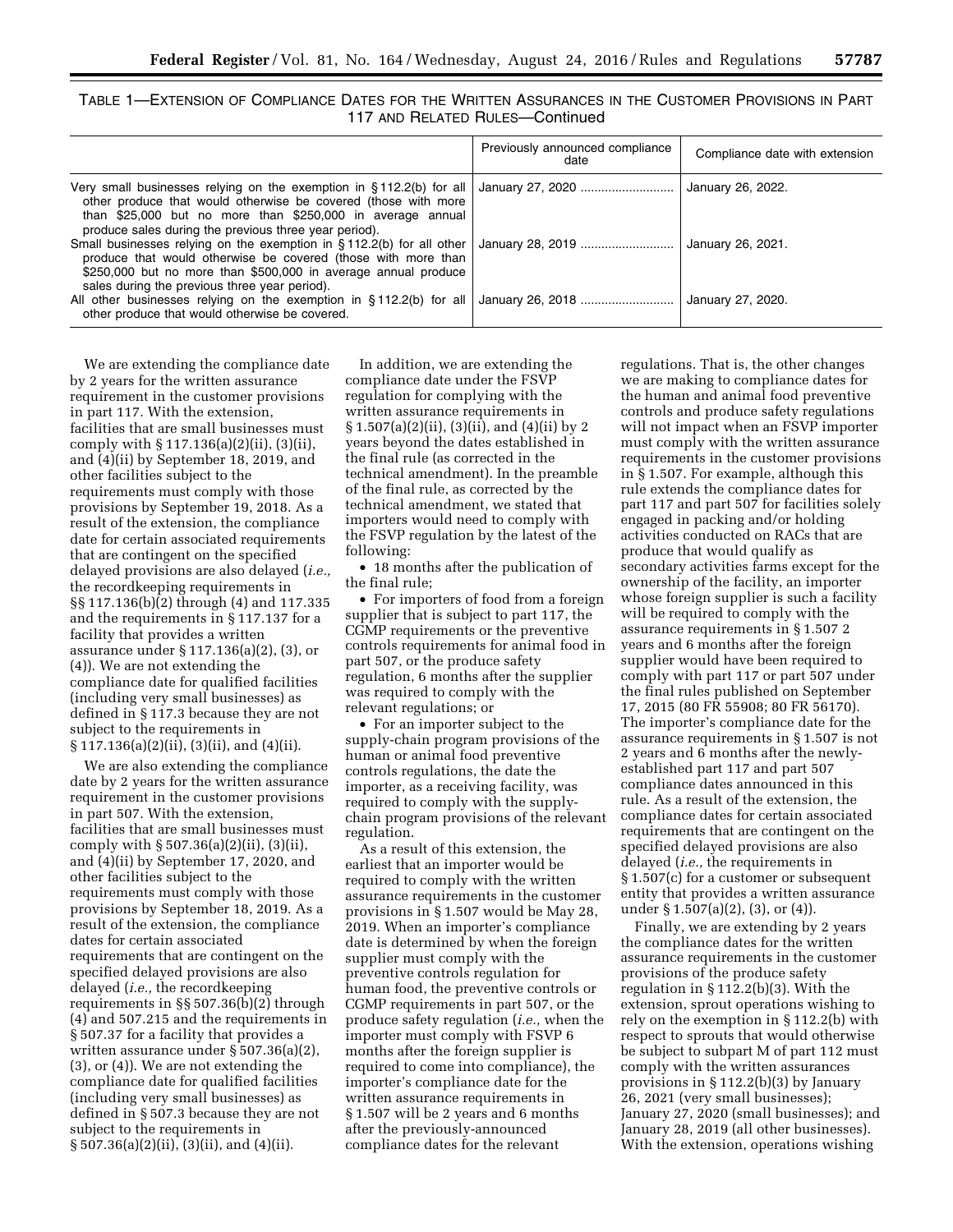to rely on the exemption in § 112.2(b) with respect to other types of produce that would otherwise be covered must comply with the written assurances provisions in § 112.2(b)(3) by January 26, 2022 (very small businesses); January 26, 2021 (small businesses), and January 27, 2020 (all other businesses). As a result of the extension, the compliance dates for certain associated requirements that are contingent on the specified delayed provisions are also delayed (*i.e.,* § 112.2(b)(4) and (6)).

# **IV. Extension of Certain Compliance Dates for Both Part 117 and Part 507**

*A. Facilities Solely Engaged in Packing and/or Holding Activities Conducted on Produce RACs and/or Nut Hulls and Shells* 

Some facilities that are subject to part 117 are solely engaged in packing and/ or holding RACs that are produce (''produce RACs''). These activities are similar to packing and holding activities commonly conducted on produce RACs by farms subject to the produce safety regulation. Examples of such facilities are produce packinghouses, warehouses that hold produce RACs, and facilities that hull, shell, pack and/or hold nuts (nuts are produce RACs and hulling and shelling may be considered ''packing'' when done for safe or effective packing). (We note that FDA will soon be making available for public comment a draft guidance on classification of activities as harvesting, packing, holding, or manufacturing/processing for farms and facilities). During the rulemaking to establish part 117, we received comments asking us to revise the regulatory text to ensure that similar activities would be treated similarly under either the produce safety regulation or part 117. (See Comment 25, 80 FR 55908 at 55927 to 55928.)

We received comments that expressed concern about how the requirements in part 117 for environmental monitoring and product testing would apply to offfarm facilities that pack or hold produce RACs. (See Comment 524, 80 FR 55908 at 56062.) In responding to those comments, we stated that we were considering developing a separate guidance on packing and holding operations for produce RACs in light of the questions we have received regarding similarities and differences for

off-farm packing and holding compared to on-farm packing and holding. In a letter to us dated April 19, 2016, the United Fresh Produce Association and 21 other organizations (UFPA et al.) noted that such guidance has not been issued, and the September 19, 2016, compliance date for part 117 is approaching (Ref. 2).

1. Similarities of Packing and Holding Activities Conducted on Produce RACs

In the preamble of the final rule establishing part 117, we described several changes to the regulatory text in response to comments asking us to consider revisions to ensure that similar activities would be treated the same way under either the produce safety regulation or part 117. (See Response 25, 80 FR 55908 at 55928 to 5929.) For example, we revised the ''farm'' definition to provide for two types of farms: (1) A primary production farm and (2) a secondary activities farm (see §§ 1.227 and 117.3). With the added definition of ''secondary activities farm,'' some packinghouses that are managed by a business entity (such as a cooperative) that is different from the business entity growing crops (such as individual farms) can be within the ''farm'' definition and, thus, not be subject to the human food preventive controls requirements. We also established a new provision to allow offfarm establishments that package, pack, and hold produce RACs to comply with the CGMPs in part 117 by complying with the relevant requirements for packing and holding in the final produce safety regulation (see § 117.8).

In responding to these comments, we noted that the revised ''farm'' definition did not, as requested, provide for all offfarm operations such as certain packinghouses and hulling/shelling operations to be subject to the produce safety regulation rather than part 117. We explained that the statutory framework does not provide for entities such as packinghouses and hulling/ shelling operations that do not have a sufficient connection to a farm to be subject to the requirements of the produce safety regulation. However, we stated that we continued to believe that an off-farm packinghouse that is subject to the human food preventive controls requirements in part 117 will be able to draw from the provisions of the produce safety regulation in developing its food safety plan and establishing preventive control management components that are appropriate in light of the nature of the preventive controls and their role in the facility's food safety system. For example, we stated our expectation that the food safety plan for an off-farm packinghouse would focus on a few key preventive controls, including some that would have counterparts in the produce safety regulation, such as maintaining and monitoring the temperature of water used during packing (which would have counterparts under § 112.48(c) in the produce safety regulation). We also expected that an off-farm packinghouse would establish sanitation controls to address the cleanliness of food-contact surfaces (including food-contact surfaces of utensils and equipment) and the prevention of cross-contamination from insanitary objects and from personnel to food, food-packaging material, and other food-contact surfaces. On-farm packinghouses would be subject to similar, but not identical, requirements (see, *e.g.,* §§ 112.111(b) and 112.123(d)(1) for cleanliness of food-contact surfaces, and §§ 112.113 and 112.132 for protection against contamination).

We agree that certain activities conducted on produce RACs are similar regardless of where they happen. Therefore, facilities for which the packing and/or holding of produce RACs is subject to the human food preventive controls requirements may nonetheless still be able to draw from the provisions of the produce safety regulation in developing their food safety plans and establishing preventive control management components that are appropriate in light of the nature of the preventive controls and their role in the facility's food safety system. We acknowledge that we have not yet issued guidance with specific recommendations for how packinghouses subject to the human food preventive controls requirements could comply with those requirements.

2. Extension of Compliance Dates for Facilities Solely Engaged in Packing and/or Holding Produce RACs and/or Nut Hulls and Shells

Table 2 provides a summary of the revised compliance dates.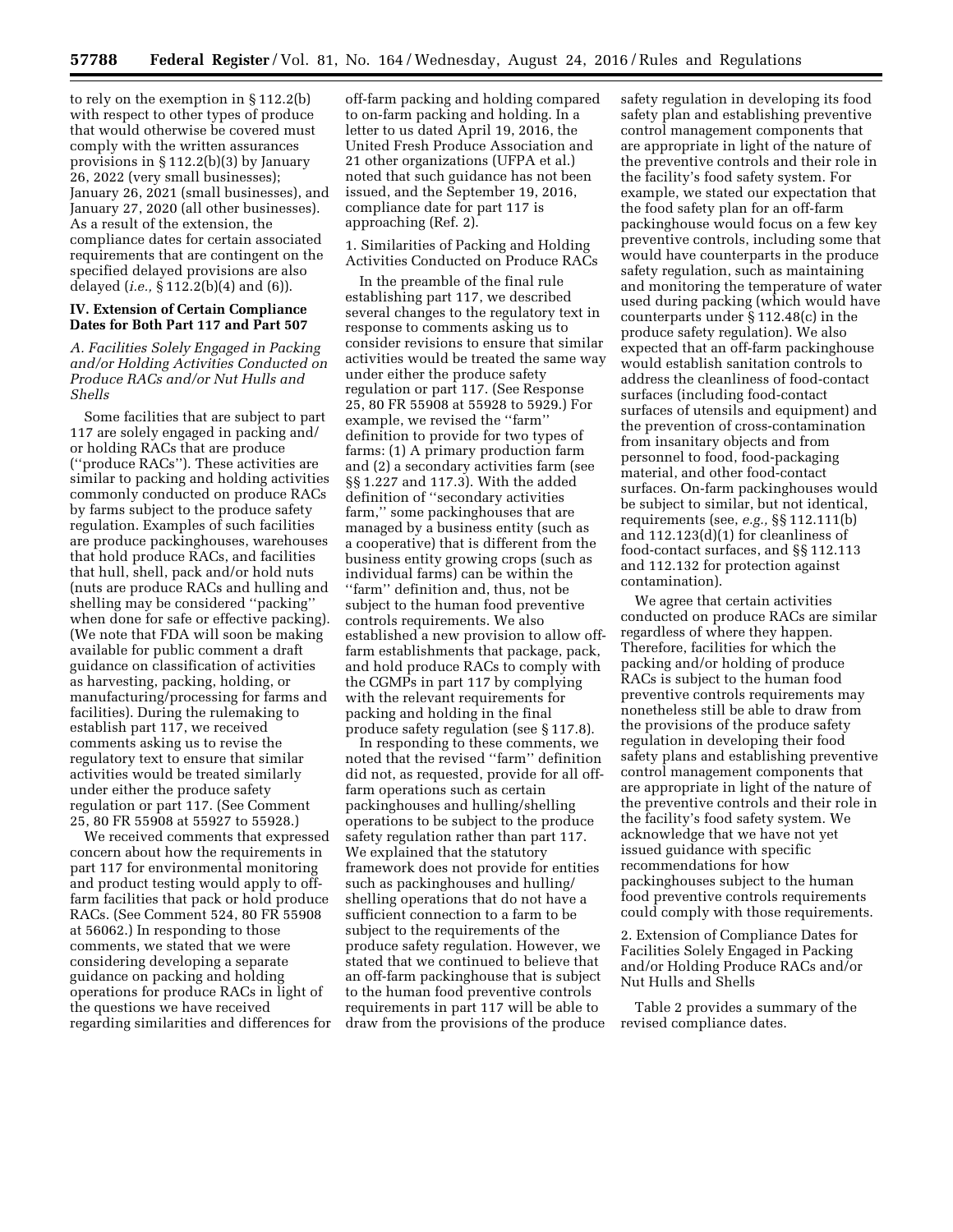# TABLE 2—EXTENSION OF COMPLIANCE DATES FOR BOTH PART 117 AND PART 507 FOR FACILITIES SOLELY ENGAGED IN PACKING AND/OR HOLDING PRODUCE RACS AND/OR NUT HULLS AND SHELLS

|                                                                                                                                                                                                                                                                                                                                                                           | Previously announced compliance<br>date | Compliance date with extension |
|---------------------------------------------------------------------------------------------------------------------------------------------------------------------------------------------------------------------------------------------------------------------------------------------------------------------------------------------------------------------------|-----------------------------------------|--------------------------------|
| Human Food—Facilities solely engaged in packing and/or holding activities on produce RACs (part 117)                                                                                                                                                                                                                                                                      |                                         |                                |
| Very Small Businesses (a business (including any subsidiaries and af-<br>filiates) averaging less than \$1 million, adjusted for inflation, per<br>year, during the 3-year period preceding the applicable calendar<br>year in sales of human food plus the market value of human food<br>manufactured, processed, packed or held without sale (e.g. held for<br>a fee)). | September 17, 2018                      | January 27, 2020.              |
| Small Businesses (a business (including any subsidiaries and affili-<br>ates) employing fewer than 500 full-time equivalent employees).                                                                                                                                                                                                                                   | September 18, 2017                      | January 28, 2019.              |
|                                                                                                                                                                                                                                                                                                                                                                           | September 19, 2016                      | January 26, 2018.              |
|                                                                                                                                                                                                                                                                                                                                                                           |                                         |                                |

**Animal Food—Facilities solely engaged in packing and/or holding activities on produce RACs and/or nut hulls and shells that are used as animal food (part 507)** 

| Very Small Businesses (a business (including any subsidiaries and af-<br>filiates) averaging less than \$2,500,000, adjusted for inflation, per<br>year, during the 3-year period preceding the applicable calendar<br>year in sales of animal food plus the market value of animal food<br>manufactured, processed, packed or held without sale (e.g., held for<br>a fee or supplied to a farm without sale)). | September 17, 2018 (CGMPs)<br>September 17, 2019 (preventive<br>controls). | January 27, 2020 (CGMPs)<br>January 26, 2021 (preventive con-<br>trols).  |
|-----------------------------------------------------------------------------------------------------------------------------------------------------------------------------------------------------------------------------------------------------------------------------------------------------------------------------------------------------------------------------------------------------------------|----------------------------------------------------------------------------|---------------------------------------------------------------------------|
| Small Businesses (a business (including any subsidiaries and affili-<br>ates) employing fewer than 500 full-time equivalent employees).                                                                                                                                                                                                                                                                         | September 18, 2017 (CGMPs)<br>September 17, 2018 (preventive<br>controls). | January 28, 2019 (CGMPs)<br>January 27, 2020 (preventive con-<br>trols).  |
| Other Businesses                                                                                                                                                                                                                                                                                                                                                                                                | September 19, 2016 (CGMPs)<br>September 18, 2017 (preventive<br>controls). | January 26, 2018 (CGMPs).<br>January 28, 2019 (preventive con-<br>trols). |

We published the final rule establishing part 117 more than 2 months before we published the final rule establishing the produce safety regulation and, thus, the compliance dates for the produce safety regulation had not yet been established. To provide facilities that are solely engaged in packing and/or holding activities on produce RACs the same time to understand the applicable provisions of the produce safety regulation as farms that conduct similar packing and holding activities, and to enable such facilities to develop a food safety plan that builds on the requirements of the produce safety regulation, where applicable, we are extending the date for facilities that are solely engaged in packing and/or holding activities on produce RACs to comply with part 117 by approximately 16 months to make the compliance dates the same as for businesses in the same size categories in the produce safety regulation. For example, the new compliance date for a facility that is a small business under part 117 is the compliance date for a small business under the produce safety regulation, regardless of whether the facility subject to part 117 would be considered a small business under the produce safety regulation. (Note that the produce safety regulation has different compliance dates associated with sprouts but for the purposes of this

extension we are not establishing different dates for sprouts.) This will match the other extended compliance dates that relate to the ''farm'' definition or the produce safety regulation in this document.

With the extension, eligible facilities that are very small businesses must comply with part 117 by January 27, 2020; eligible facilities that are small businesses must comply by January 28, 2019, and all other eligible facilities must comply by January 26, 2018. We are extending compliance dates for very small businesses because, although they are not required to comply with subparts C and G (*e.g.,* they are not required to have food safety plans), one of their options for compliance includes identifying the potential hazards associated with the food being produced, implementing preventive controls to address the hazards, and monitoring the performance of the preventive controls to ensure that such controls are effective (21 CFR 117.201(a)(2)(i)).

To maintain the intended alignment between part 117 and part 507, we also are making a parallel extension to the dates for facilities that are solely engaged in packing and/or holding activities on produce RACs that are used as animal food to comply with part 507 requirements. While there may be limited facilities that pack and hold

produce RACs exclusively for animal food, the by-products, such as culls, from packing and holding of produce RACs for human food are often used as animal food. The rulemaking to establish part 507 included a provision for certain human food by-products used as animal food (§ 507.12). To qualify for § 507.12, the human food facility whose packing or holding of produce results in by-products for use as animal food must be in compliance with the part 117 CGMPs or in compliance with the applicable requirements for packing and holding in part 112. The extension of compliance dates allows for facilities that are providing by-products for use as animal food time to implement the applicable part 117 or part 112 requirements. The parallel 16 month compliance date extension for part 507 is staggered to allow time for such operations to first comply with the part 507 CGMP requirements, including the related requirement in § 507.12. With the extension, eligible facilities that are very small businesses must comply with the CGMP requirements of part 507 by January 27, 2020, and with the preventive controls requirements of part 507 by January 26, 2021; eligible facilities that are small businesses must comply with the CGMP requirements of part 507 by January 28, 2019, and with the preventive controls requirements of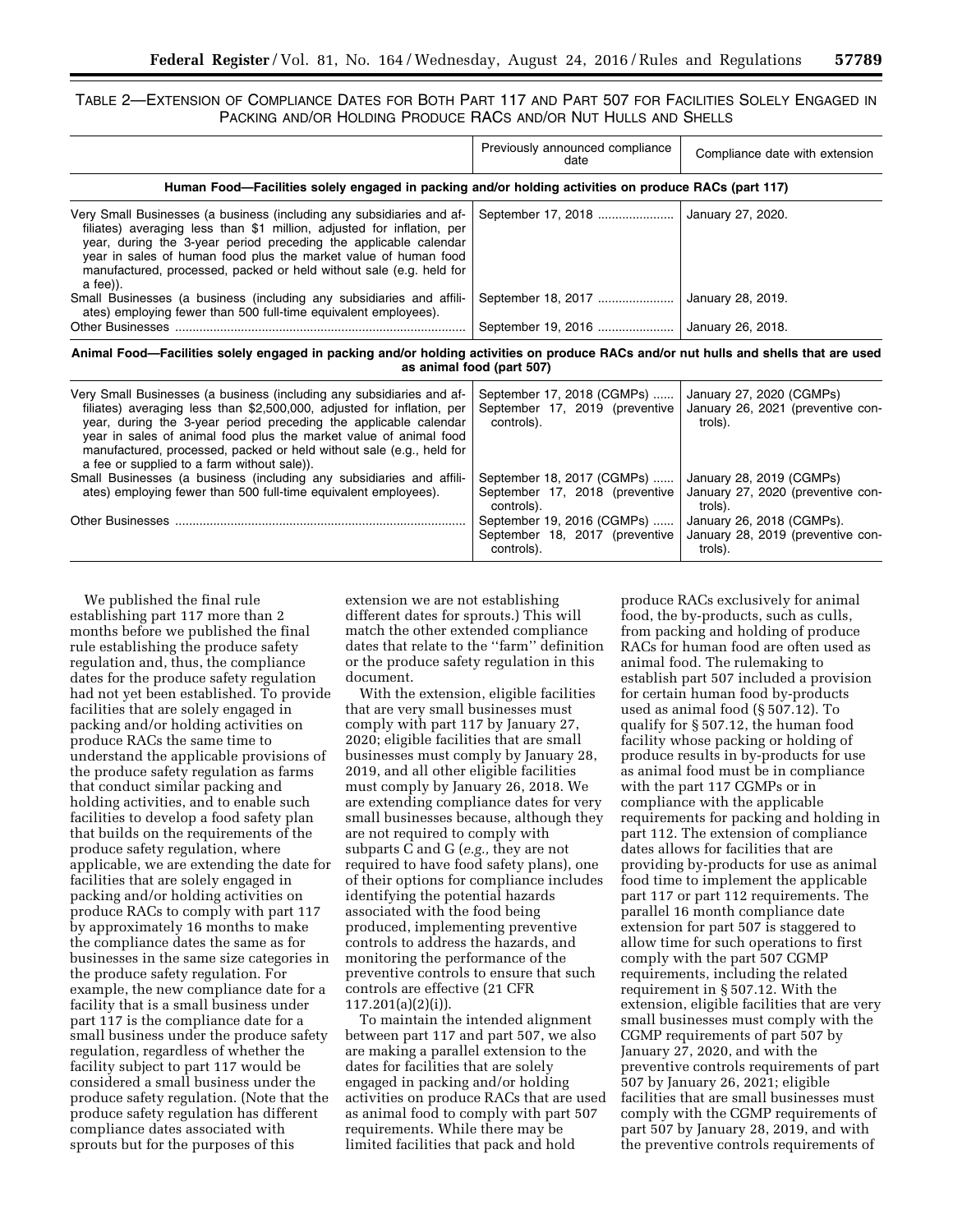part 507 by January 27, 2020, and all other eligible facilities must comply with the CGMP requirements of part 507 by January 26, 2018, and with the preventive controls requirements of part 507 by January 28, 2019.

In addition, nut hulls and shells are used for animal food and result from some activities performed by those facilities that are receiving an extension to comply with part 117. Therefore, we are extending the compliance dates for animal food preventive controls requirements for facilities solely engaged in packing and/or holding activities conducted on nut hulls and shells. Facilities that are solely engaged in hulling, shelling, drying, packing, and/or holding of nuts and hulls are exempt from the part 507 CGMP requirements  $(\S 507.5(h)(2))$  and will

continue to remain exempt. With the extension, eligible facilities that are very small businesses must comply with animal food preventive controls requirements by January 26, 2021; eligible facilities that are small businesses must comply by January 27, 2020, and all other eligible facilities must comply by January 28, 2019.

The extended compliance dates do not apply to facilities that manufacture/ process produce RACs or nut hulls and shells in addition to packing and/or holding produce RACs or nut hulls and shells, because such facilities must come into compliance with part 117 and part 507 with respect to their manufacturing/processing as well as their packing and holding. Examples of facilities to which the extended compliance dates apply are

packinghouses that solely pack and/or hold produce RACs; and facilities that solely hull, shell, pack, and/or hold nuts (nuts are produce RACs and hulling and shelling may be considered ''packing'' when done for safe or effective packing). Examples of manufacturing/processing facilities to which the extended compliance dates do not apply are a ''fresh-cut'' processing facility, such as a facility that produces bagged salad mixes or packages of sliced fruit, and a facility that grinds nut shells to make an animal food ingredient.

# *B. Certain Facilities That Would Qualify as Secondary Activities Farms Except for the Ownership of the Facility*

Table 3 provides a summary of the revised compliance dates.

TABLE 3—EXTENSION OF COMPLIANCE DATES FOR CERTAIN FACILITIES THAT WOULD QUALIFY AS SECONDARY ACTIVITIES FARMS EXCEPT FOR OWNERSHIP OF THE FACILITY

|                                                                                                                                                                                                                                                                                                                                                                                                                 | Previously announced compliance<br>date                                    | Compliance date with extension                                            |
|-----------------------------------------------------------------------------------------------------------------------------------------------------------------------------------------------------------------------------------------------------------------------------------------------------------------------------------------------------------------------------------------------------------------|----------------------------------------------------------------------------|---------------------------------------------------------------------------|
| Human Food—Facilities that would qualify as secondary activities farms except for ownership of the facility (part 117)                                                                                                                                                                                                                                                                                          |                                                                            |                                                                           |
| Very Small Businesses (a business (including any subsidiaries and af-<br>filiates) averaging less than \$1 million, adjusted for inflation, per<br>year, during the 3-year period preceding the applicable calendar<br>year in sales of human food plus the market value of human food<br>manufactured, processed, packed or held without sale (e.g., held for<br>a fee)).                                      | September 17, 2018                                                         | January 27, 2020.                                                         |
| Small Businesses (a business (including any subsidiaries and affili-<br>ates) employing fewer than 500 full-time equivalent employees).                                                                                                                                                                                                                                                                         | September 18, 2017                                                         | January 28, 2019.                                                         |
|                                                                                                                                                                                                                                                                                                                                                                                                                 | September 19, 2016                                                         | January 26, 2018.                                                         |
| Animal Food—Facilities that would qualify as secondary activities farms except for ownership of the facility (part 507)                                                                                                                                                                                                                                                                                         |                                                                            |                                                                           |
| Very Small Businesses (a business (including any subsidiaries and af-<br>filiates) averaging less than \$2,500,000, adjusted for inflation, per<br>year, during the 3-year period preceding the applicable calendar<br>year in sales of animal food plus the market value of animal food<br>manufactured, processed, packed or held without sale (e.g., held for<br>a fee or supplied to a farm without sale)). | September 17, 2018 (CGMPs)<br>September 17, 2019 (preventive<br>controls). | January 27, 2020 (CGMPs).<br>January 26, 2021 (preventive con-<br>trols). |
| Small Businesses (a business (including any subsidiaries and affili-                                                                                                                                                                                                                                                                                                                                            | September 18, 2017 (CGMPs)                                                 | January 28, 2019 (CGMPs).                                                 |

The rulemaking to establish part 117 created a ''secondary activities farm'' definition within the ''farm'' definition to cover certain operations that are not located on a primary production farm but are sufficiently related to a primary production farm so that it is appropriate to consider the operations to be farms (§ 1.227). A secondary activities farm is devoted to harvesting (such as hulling or shelling), packing, and/or holding of RACs (such as produce, grains, and eggs). Further, a majority interest in a secondary activities farm must be majority-owned (singly or jointly) by the

ates) employing fewer than 500 full-time equivalent employees).

Other Businesses .................................................................................... September 19, 2016 (CGMPs) ......

primary production farm(s) that grows, harvests, and/or raises the majority of the RACs harvested packed, and/or held by the secondary activities farm (§ 1.227).

controls).

controls).

September 17, 2018 (preventive

September 18, 2017 (preventive

We have received questions via our Technical Assistance Network regarding whether certain operations qualify as secondary activities farms under part 117 and part 507. These questions describe a variety of business structures that may satisfy our intention to require a close relationship regarding ownership of the primary and secondary activities farms but the business

structures do not meet the ownership requirement as codified in the ''farm'' definition. For example, some operations that might otherwise qualify as secondary activities farms own the primary production farm, rather than being owned by the primary production farm as currently required. Other operations that might otherwise qualify as a secondary activities farm are operations that are not owned by (and do not own) the primary production farm but are majority owned by the same entity as the primary production farm. For example, Farm A is a primary

January 27, 2020 (preventive con-

January 26, 2018 (CGMPs). January 28, 2019 (preventive con-

trols).

trols).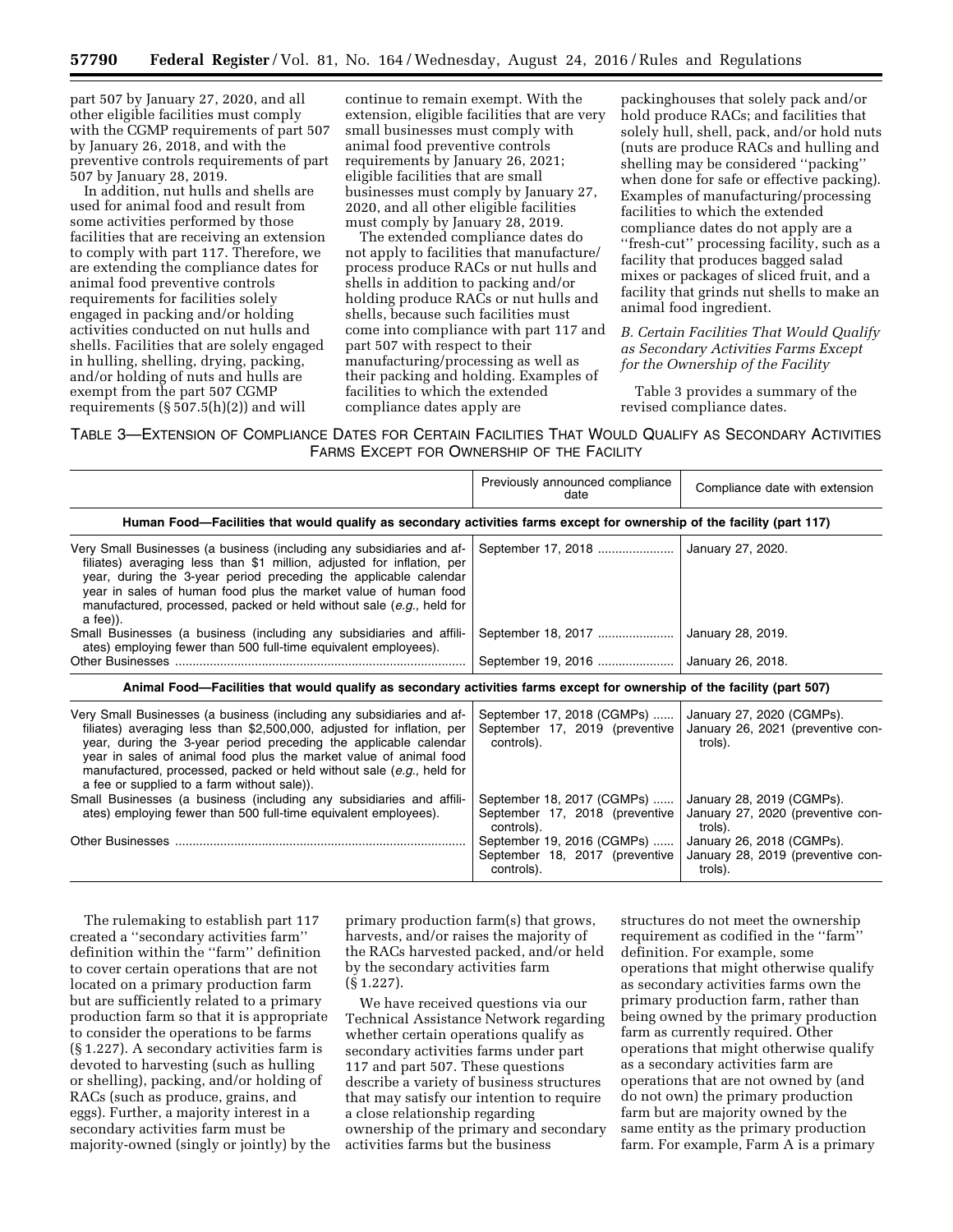production farm. Facility B is a produce packinghouse that packs only produce from Farm A. Farm A and Facility B are both part of Corporation C. Despite the close relationship, Facility B is not a secondary activities farm under the current definition because Farm A does not own a majority interest in Facility B.

We are extending the compliance dates for certain operations that would be secondary activities farms except that they do not meet the ownership criterion in the definition. The extension is applicable only to an operation satisfying all of the following requirements: (1) The operation is not located on a primary production farm; (2) the operation is devoted to harvesting, packing, and/or holding of RACs (including operations that hull, shell, and/or dry nuts without additional manufacturing); and (3) the operation is under common ownership with the primary production farm(s) that grows, harvests, and/or raises the majority of the RACs harvested, packed, and/or held by the operation. Examples of common ownership include an operation that is owned by (or that owns) one or more primary production farms (*e.g.,* a packinghouse owned by a cooperative of individual farms) and an

operation under common ownership with a primary production farm, such as operations that are managed within the same business structure as the primary production farm (*e.g.,* the farm and packinghouse are separate operations owned by parents and their children, respectively, and both operations are part of the same business jointly owned by the parents and children). Other limitations on secondary activities farms remain. For example, feed mills manufacturing animal food for contract farms would not qualify because, among other reasons, those feed mills are conducting manufacturing/processing outside the farm definition.

We are extending the compliance dates for part 117 for operations satisfying all of the requirements by approximately 16 months to match the compliance dates for businesses in the same size categories in the produce safety regulation (note that the produce safety regulation has different compliance dates associated with sprouts but for purposes of this extension we are not establishing different dates for sprouts). This will match the other extended compliance dates that relate to the ''farm'' definition or the produce safety regulation in this document. With the extension, eligible

facilities that are very small businesses must comply with part 117 by January 27, 2020; eligible facilities that are small businesses must comply by January 28, 2019, and all other eligible facilities must comply by January 26, 2018.

The parallel 16 month compliance date extension for part 507 is staggered to allow time for operations satisfying all of the requirements to first comply with the CGMP requirements. With the extension, eligible facilities that are very small businesses must comply with the CGMP requirements of part 507 by January 27, 2020, and with the preventive controls requirements of part 507 by January 26, 2021; eligible facilities that are small businesses must comply with the CGMP requirements of part 507 by January 28, 2019, and with the preventive controls requirements of part 507 by January 27, 2020, and all other eligible facilities must comply by with the CGMP requirements of part 507 by January 26, 2018, and with the preventive controls requirements of part 507 by January 28, 2019.

# **V. Extension of Compliances Dates for Certain Facilities That Color RACs Under Part 117**

Table 4 provides a summary of the revised compliance dates.

TABLE 4—EXTENSION OF COMPLIANCE DATES IN PART 117 FOR CERTAIN FACILITIES THAT COLOR RACS

|                                                                                                                                                                                                                                                                                                                                                                            | Previously announced compliance<br>date              | Compliance date with extension         |
|----------------------------------------------------------------------------------------------------------------------------------------------------------------------------------------------------------------------------------------------------------------------------------------------------------------------------------------------------------------------------|------------------------------------------------------|----------------------------------------|
|                                                                                                                                                                                                                                                                                                                                                                            | Human Food-Facilities that color RACs under part 117 |                                        |
| Very Small Businesses (a business (including any subsidiaries and af-<br>filiates) averaging less than \$1 million, adjusted for inflation, per<br>year, during the 3-year period preceding the applicable calendar<br>year in sales of human food plus the market value of human food<br>manufactured, processed, packed or held without sale (e.g., held for<br>a fee)). | September 17, 2018                                   | January 27, 2020.                      |
| Small Businesses (a business (including any subsidiaries and affili-<br>ates) employing fewer than 500 full-time equivalent employees).<br>Other Businesses                                                                                                                                                                                                                | September 18, 2017<br>September 19, 2016             | January 28, 2019.<br>January 26, 2018. |

The definition of RAC in section 201(r) of the FD&C Act includes ''fruits that are . . . colored . . . in their unpeeled natural form prior to marketing.'' (21 U.S.C. 321(r)). As we noted in the proposed rule to establish part 117 (78 FR 3646 at 3678 to 3679, January 16, 2013), FDA does not consider the activity of coloring a RAC to result in the transformation of the RAC into a processed food. However, this does not mean that coloring a RAC is not manufacturing/processing. The activity classification ''manufacturing/ processing'' is broader than just activities that transform a RAC into a processed food. It includes most food-

handling activities because it is satisfied by any degree of ''making food from one or more ingredients, or synthesizing, preparing, treating, modifying or manipulating food'' (§ 1.227). In contrast, transforming a RAC into a processed food generally requires meeting a threshold of altering the general state of the commodity. In the proposed rule, coloring was provided as an example of an activity that is manufacturing/processing but does not transform a RAC into a processed food (78 FR 3646 at 3678 to 3679).

An establishment that conducts manufacturing/processing activities other than those specified as being

within the "farm" definition generally is a facility that is required to register and is subject to the human food preventive controls requirements in part 117. The ''farm'' definition provides for farms to do several manufacturing/processing activities, including treating RACs to manipulate ripening and packaging and labeling RACs. These are all manufacturing/processing activities that do not transform a RAC into a processed food. However, FDA did not include coloring, another manufacturing/ processing activity that does not transform a RAC into a processed food, within the ''farm'' definition. Therefore, currently coloring triggers the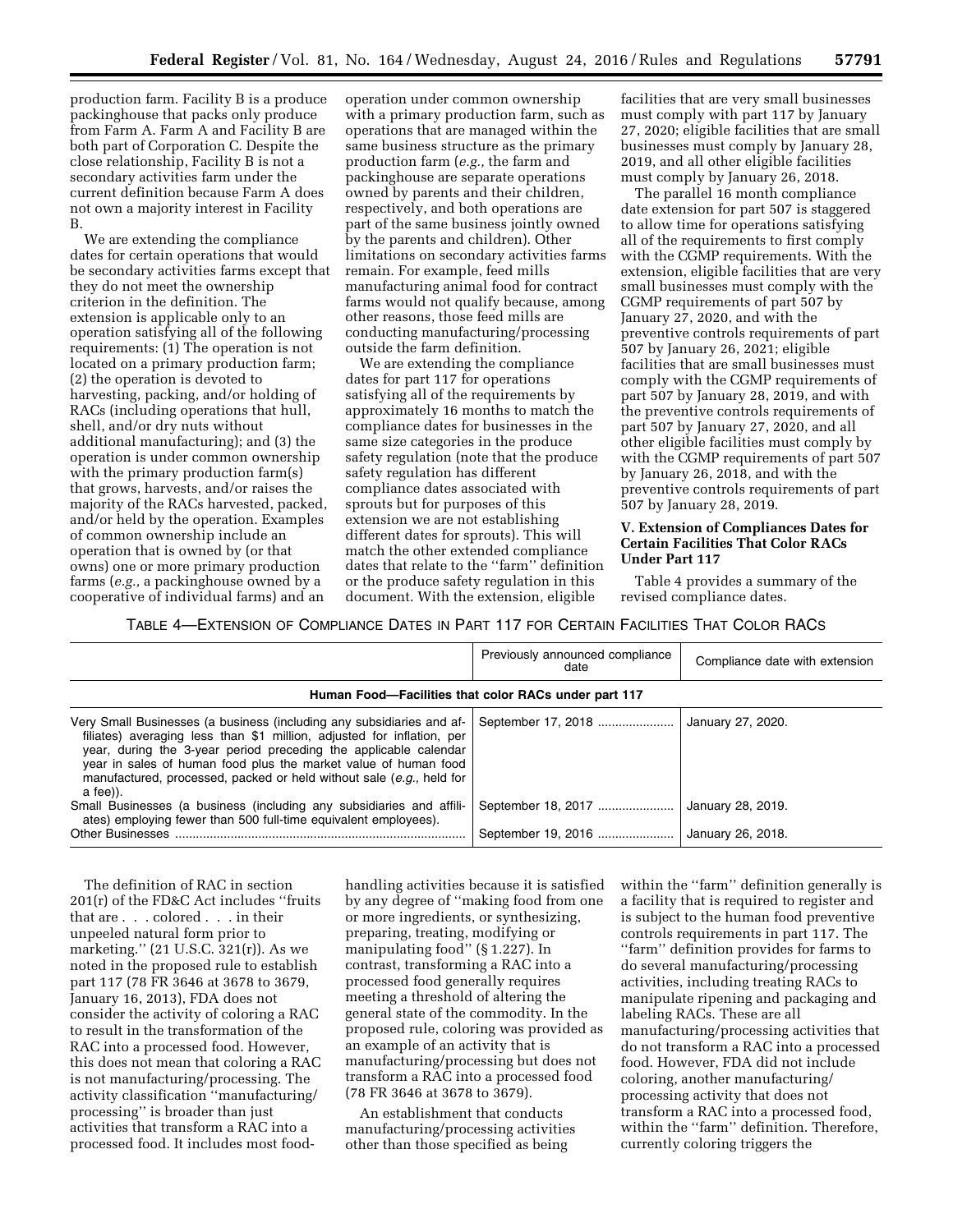registration requirement and application of the human food preventive controls requirements in part 117 (except where other exemptions apply). We are considering whether future rulemaking to modify the ''farm'' definition is appropriate to address the issue.

Therefore, we are extending the compliance dates for facilities that would qualify as farms if they did not color RACs. We are extending the compliance dates for such operations by approximately 16 months to match the compliance dates for businesses in the same size categories in the produce

safety regulation. (Note that the produce safety regulation has different compliance dates associated with sprouts but for purposes of this extension, we are not establishing different dates for sprouts.) This will match the other extended compliance dates that relate to the ''farm'' definition or the produce safety regulation in this document. With the extension, eligible facilities that are very small businesses must comply with part 117 by January 27, 2020; eligible facilities that are small businesses must comply by January 28, 2019, and all other eligible facilities

must comply by January 26, 2018. We are not extending the compliance dates for facilities that engage in additional manufacturing/processing activities currently outside of the ''farm'' definition because we expect such facilities to come into compliance with part 117 as a result of those other activities.

# **VI. Extension of Compliances Dates for Facilities Solely Engaged in the Ginning of Cotton Under Part 507**

Table 5—provides a summary of the revised compliance dates.

TABLE 5—EXTENSION OF COMPLIANCE DATES FOR FACILITIES SOLELY ENGAGED IN THE GINNING OF COTTON UNDER PART 507

|                                                                                                                                                                                                                                                                                                                                                                                                                 | Previously announced compliance<br>date for part 507 | Compliance date<br>for part 507 with<br>extension |
|-----------------------------------------------------------------------------------------------------------------------------------------------------------------------------------------------------------------------------------------------------------------------------------------------------------------------------------------------------------------------------------------------------------------|------------------------------------------------------|---------------------------------------------------|
| Animal Food-Facilities solely engaged in the ginning of cotton under part 507                                                                                                                                                                                                                                                                                                                                   |                                                      |                                                   |
| Very Small Businesses (a business (including any subsidiaries and af-<br>filiates) averaging less than \$2,500,000, adjusted for inflation, per<br>year, during the 3-year period preceding the applicable calendar<br>year in sales of animal food plus the market value of animal food<br>manufactured, processed, packed or held without sale (e.g., held for<br>a fee or supplied to a farm without sale)). | September 17, 2019                                   | January 26, 2021.                                 |
| Small Businesses (a business (including any subsidiaries and affili-<br>ates) employing fewer than 500 full-time equivalent employees).                                                                                                                                                                                                                                                                         | September 17, 2018                                   | January 27, 2020.                                 |
| <b>Other Businesses</b>                                                                                                                                                                                                                                                                                                                                                                                         | September 18, 2017                                   | January 28, 2019.                                 |

Cotton ginning is considered part of harvesting and thus within the "farm" definition when done on a farm (and when done for safe or effective packing, it may also be considered a packing activity on a farm). When done off-farm, cotton ginning is either a packing activity (if done for safe or effective packing), or a manufacturing/processing activity, depending on the circumstances. Ginning cotton does not transform a RAC into a processed food but results in component RACs, some of which (*e.g.,* cotton seed, lint, gin trash) are used for animal food. Therefore, currently off-farm cotton ginning in the production of animal food generally triggers the food facility registration requirement and application of the animal food preventive controls requirements in part 507 (facilities solely engaged in the ginning of cotton remain exempt from the CGMP requirements in part 507). Since publication of the final rule establishing part 507, we have received communications from the cotton industry expressing concern that the part 507 rule does not apply to the vast

majority of cotton ginners that are part of a farm, while it does apply to the minority of cotton ginners that do not meet the ''farm'' definition, despite the fact that both types of operations perform the same activities (Ref. 3). We are considering whether and how FDA should address these concerns.

Therefore, we are extending the compliance dates for animal food preventive controls requirements for facilities subject to part 507 that solely engage in the ginning of cotton. We are extending the compliance dates for such operations by approximately 16 months to match the other extension dates that relate to the ''farm'' definition. With the extension, eligible facilities that are very small businesses must comply with the animal food preventive controls requirements of part 507 by January 26, 2021; eligible facilities that are small businesses must comply with the animal food preventive controls requirements of part 507 by January 27, 2020, and all other eligible facilities must comply with the animal food preventive controls requirements of part 507 by January 28, 2019. We are not

extending the compliance dates for facilities that engage in additional animal food manufacturing/processing activities of cotton currently outside of the ''farm'' definition (*e.g.,* crushing cotton seed to make cotton seed oil) because we expect such facilities to come into compliance with the animal food preventive controls requirements of part 507 as a result of those other activities.

In addition, some cotton ginners may be operations that would be secondary activities farms except that they do not meet the ownership criterion in the current ''farm'' definition. For further discussion of the compliance date extension for these types of operations see section IV.B. Certain Facilities That Would Qualify as Secondary Activities Farms Except for the Ownership of the Facility.

### **VII. Extension of Compliance Dates for Importation of Food Contact Substances Under the FSVP Regulation**

Table 6 provides a summary of the revised compliance dates.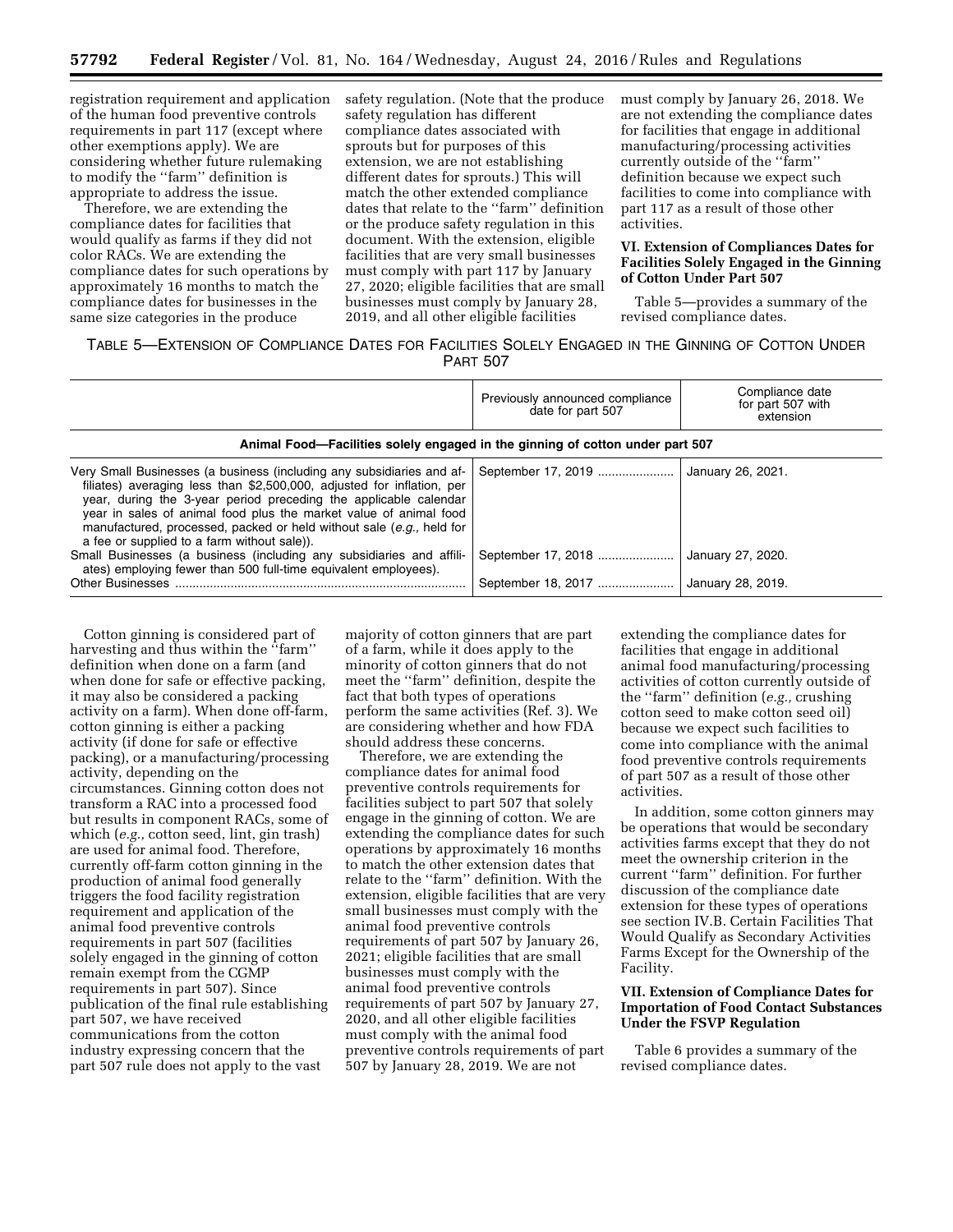|  |  | Table 6—Extension of Compliance Dates for Importation of Food Contact Substances Under the FSVP |  |  |  |  |
|--|--|-------------------------------------------------------------------------------------------------|--|--|--|--|
|  |  | <b>REGULATION</b>                                                                               |  |  |  |  |

|                                                                    | Previously announced earliest<br>compliance date | Earliest compliance date with ex-<br>tension |
|--------------------------------------------------------------------|--------------------------------------------------|----------------------------------------------|
| Importation of Food Contact Substances under the FSVP Regulation . | May 30, 2017                                     | <sup>1</sup> May 28, 2019.                   |

In the preamble of the final rule establishing the FSVP regulation, we stated that the definition of ''food'' for purposes of FSVP (§ 1.500) includes food contact substances that are considered ''food'' in section 201(f) of the FD&C Act. A food contact substance is any substance that is intended for use as a component of materials used in manufacturing, packing, packaging, transporting, or holding food if such use of the substance is not intended to have any technical effect in such food (21 CFR  $170.3(e)(3)$ . The term "food" is defined in section 201(f)(3) of the FD&C Act to include articles used as components of food. Therefore, we concluded that importers must have an FSVP for a food contact substance that they import that meets the definition of ''food'' in section 201(f) of the FD&C Act (80 FR 74226 at 74233).

Since we published the final rule establishing the FSVP regulation, our Technical Assistance Network has received inquiries regarding the applicability of the FSVP regulation to food contact substances. In addition, on June 16, 2016, FDA met with representatives of the food packaging manufacturing industry at their request to listen to concerns regarding the applicability of the FSVP regulation to the importation of food contact substances (Ref. 4). The industry representatives stated that the supply chain associated with imported substances used to manufacture food contact substances is highly complex and very different from other foods subject to the FSVP regulation. The industry representatives also asserted that the hazards associated with food contact substances are already adequately addressed through the food additive petition and food contact substance notification processes under section 409 of the FD&C Act (21 U.S.C. 348).

After considering the information presented by the industry representatives, FDA believes that compliance with the requirement to conduct verification activities under the FSVP regulation for food contact substances by May 30, 2017, might not be feasible. Accordingly, we are extending the compliance date for the importation of food contact substances by 2 years so that we can consider how

best to address the feasibility concerns. We note the relatively rare occurrence of significant safety concerns associated with the manufacture of food contact substances and FDA's extensive premarket approval and review processes for these substances under section 409 of the FD&C Act provide some assurances regarding safety during this time. As a result of this extension, the earliest that an importer would be required to comply with FSVP for the importation of food contact substances would be May 28, 2019.

# **VIII. Extension of Compliance Date for the CGMP Requirements of Part 117 for Facilities Producing Grade ''A'' Milk and Milk Products Covered by NCIMS Under the PMO**

In the preamble of the final rule establishing part 117, we established a compliance date of September 17, 2018, for ''PMO facilities'' (see Response 214, 80 FR 55908 at 55987 to 55988). As we discussed in Response 214, we agreed that we should make use of the existing system of State regulatory oversight for Grade ''A'' milk and milk products provided through the NCIMS and the food safety requirements of the PMO. We described our reasons for deciding to extend the compliance date for ''PMO-regulated facilities'' to comply with the human food preventive controls requirements to September 17, 2018. Those reasons related to the current provisions of the PMO, the work already begun by NCIMS to modify the PMO to include all of the human food preventive controls requirements established in part 117, and complex implementation issues concerning the interstate movement of milk and milk products and imported milk.

In the **Federal Register** of November 18, 2015 (80 FR 71934), we clarified that the extended compliance date of September 17, 2018, for ''PMO facilities'' applies only to Grade ''A'' milk and milk products covered by NCIMS under the PMO, and not to the manufacturing, processing, packing, or holding of other food produced in such facilities. In the November 18, 2015, clarification, we did not discuss the date for ''PMO facilities'' to be in compliance with the CGMP requirements of part 117. During our outreach activities for implementation of part 117 we have

received questions about when ''PMO facilities'' must comply with the modernized CGMP requirements of part 117 (primarily located in subpart B).

We have not established compliance dates for the modernized CGMPs that are different from the general compliance dates for the preventive controls requirements in part 117 with one exception related to ''PMO facilities $\bar{''}$  (see table 53 in the preamble of the final rule establishing part 117, 80 FR 55908 at 56128). Specifically, we provided that the extension of the compliance date for ''PMO facilities'' until September 17, 2018, applied only to ''subparts C and G'' (the principal provisions of the human preventive controls requirements) (see Response 214, 80 FR 55908 at 55987 to 55988). In this document, we are extending the date for compliance with the modernized CGMPs by ''PMO facilities'' until September 17, 2018. We will continue to work with the NCIMS to modify the PMO to reflect the modernized CGMPs and the preventive control requirements. The extension will create a single compliance date for the Grade ''A'' milk and milk products covered by the PMO. Note that this extension applies only to Grade ''A'' milk and milk products covered by NCIMS under the PMO, and not to the manufacturing, processing, packing, or holding of other food produced in such facilities.

# **IX. Clarification of Compliance Dates for Certain Agricultural Water Testing Provisions in Produce Safety Regulation**

In this final rule, we are also clarifying our intent regarding the meaning of the compliance dates with respect to certain testing requirements related to agricultural water in the produce safety regulation.

Specifically, in the preamble of the final rule establishing the produce safety regulation (at 80 FR 74354 at 74453 to 74454) we explained that we excluded § 112.46(b)(1), with respect to untreated surface water only, from the 2-year extended compliance period provided for the remainder of § 112.46 because, in order to comply with the microbial quality criteria in § 112.44(b), farms must have developed a microbial water quality profile (MWQP) based on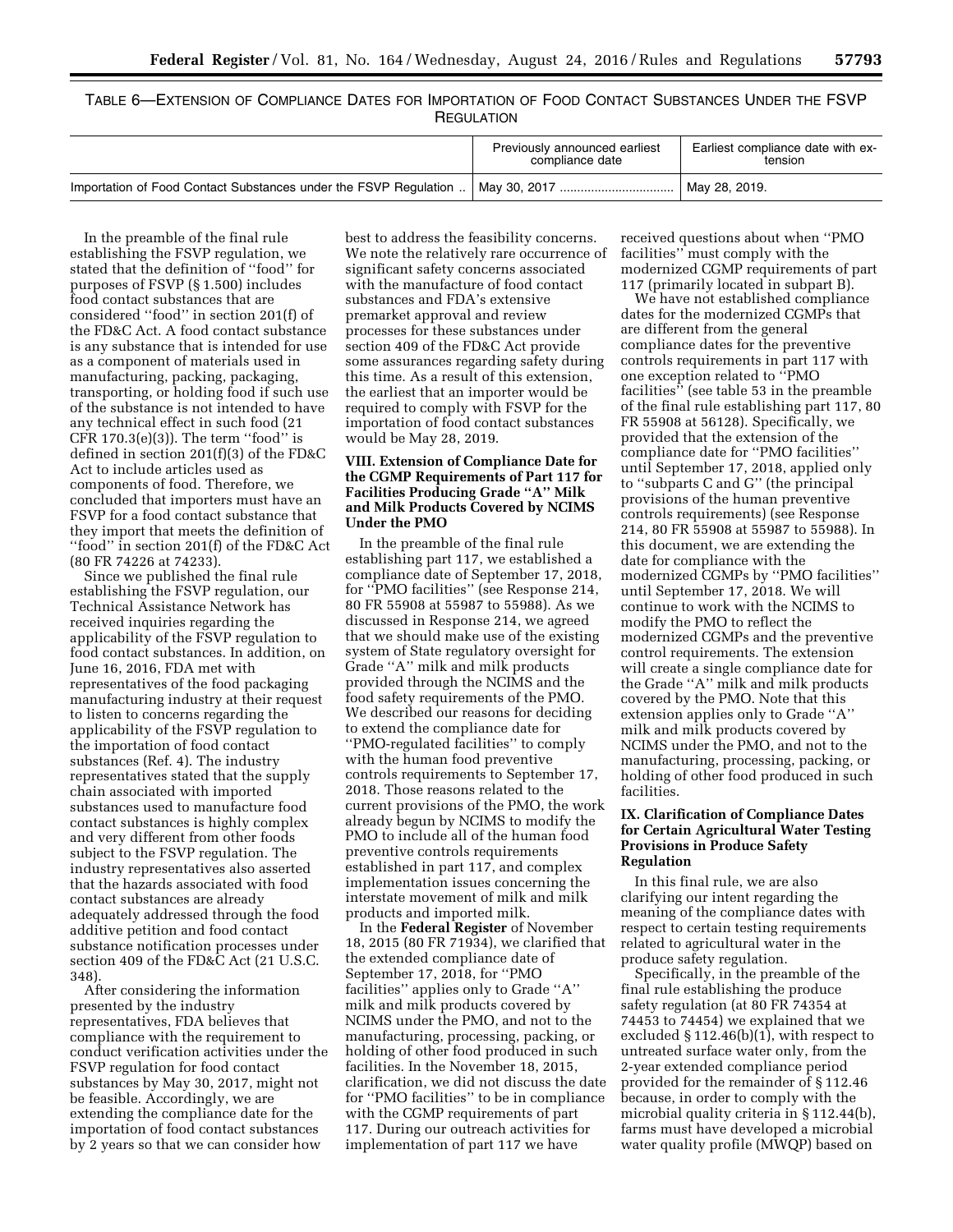the initial survey conducted over a minimum of 2 years and not greater than 4 years. We stated that to develop the MWQP prior to the point at which they must comply with all of the requirements of subpart E, covered farms must begin water sampling and subsequent testing not later than 4 years after issuance of the rule for very small farms; not later than 3 years after issuance of the rule for small farms; and not later than 2 years after issuance of the rule for all other farms. As an example we stated that initiating water sampling upon publication of the rule would allow covered farms that are not small or very small to collect 5 samples per year over the next 4 years, sufficient to make up the minimum 20 samples necessary to develop the MWQP required under § 112.46(b) at the point at which they must comply with all of the requirements of subpart E. We also stated that if these covered farms initiated water sampling 2 years after issuance of the rule, the farms would need to collect 10 samples per year over the next 2 years to make up the minimum 20 samples necessary to develop the MWQP.

We want to clarify and correct these earlier statements. We note that  $§ 112.46(b)(1)(i)(A)$  allows covered farms discretion as to both (1) the number of samples they include in their initial survey, provided that the total must be 20 or more samples; and (2) the time period over which such samples are taken, provided that the period must be at least 2 years and no more than 4 years. For each business size category, the compliance date for § 112.46(b)(1) with respect to untreated surface water testing is 2 years before the compliance date for the § 112.44(b) microbial quality criteria for such water. This does not mean that covered farms have only 2 years in which to conduct their initial surveys for untreated surface water under § 112.46(b)(1) if they begin testing on the compliance date for that provision. Covered farms have 2 to 4 years in which to fulfill that requirement, per § 112.46(b)(1)(i)(A). This means that, for example, a farm that is not small or very small must begin sampling and testing untreated surface water in accordance with  $§ 112.46(b)(1)(i)(A)$ , as applicable, no later than January 26, 2018. The relevant compliance date for the related microbial quality criteria is 2 years later, on January 27, 2020. However, the farm has discretion under § 112.46(b)(1)(i)(A) as to both (1) the number of samples they include in their initial survey, provided that the total must be 20 or more samples; and (2) the time period

over which such samples are taken, provided that the period must be at least 2 years and no more than 4 years. Therefore, to provide a few examples, all of the following possible approaches are acceptable for farms that are not small or very small:

• Beginning in 2018, conducting an initial survey consisting of taking 10 samples per year over 2 years (10 in 2018 and 10 in 2019) for a total of 20 samples; calculating the MWQP for the first time upon completing the 20 sample data set (*e.g.,* at the end of 2019, early 2020); and applying any necessary corrective actions under § 112.45(b) as soon as practicable and no later than the following year (*e.g.,* in 2020–2021).

• Beginning in 2018, conducting an initial survey consisting of taking 5 samples per year over 4 years (5 in 2018, 5 in 2019, 5 in 2020, and 5 in 2021) for a total of 20 samples; calculating the MWQP for the first time upon completing the 20-sample data set (*e.g.,*  at the end of 2021, early 2022); and applying any necessary corrective actions under § 112.45(b) as soon as practicable and no later than the following year (*e.g.,* in 2022–2023).

• Beginning in 2018, conducting an initial survey consisting of taking 10 samples per year over 4 years (10 in 2018, 10 in 2019, 10 in 2020, and 10 in 2021) for a total of 40 samples; calculating the MWQP for the first time upon completing the 40-sample data set (*e.g.,* at the end of 2021, early 2022); and applying any necessary corrective actions under § 112.45(b) as soon as practicable and no later than the following year (*e.g.,* in 2022–2023).

For small and very small farms, the same approaches are acceptable, and the relevant dates are 1 and 2 years later, respectively.

# **X. Economic Analysis of Impacts**

In the final regulatory impact analysis (FRIA) for part 117, we concluded that extension of the compliance dates would be unlikely to significantly affect the cost estimates made (Ref. 5). In the FRIA for the produce safety regulation, we noted that extended compliance dates would result in a decrease in costs as smaller operations would have additional time to fully and correctly implement the rule's requirements (Ref. 6). We did not quantify the potential impact of extended compliance periods on the costs of part 507 or the FSVP regulation but expect the impacts would be similar to those of part 117 or the produce safety regulation.

We are extending the compliance dates by 2 years for the written assurances in the customer provisions in part 117 and part 507, the produce

safety regulation, and the FSVP regulation. Although none of the FRIAs provided a separate cost analysis for the written assurance provisions, based on our general conclusions about the costs of extending compliance dates and because the affected businesses will not be incurring the costs associated with the written assurances during the compliance delay period, we believe that a 2-year delay in the compliance dates for the written assurances in the customer provisions for these rules is unlikely to significantly affect the costs of the rules.

We are extending the compliance dates in part 117 and part 507 for facilities that are solely engaged in packing and/or holding activities on produce RACs and/or nut hulls and shells. The new compliance dates for part 117 are the same as the compliance dates under the produce safety regulation for the same size categories: January 27, 2020 (very small businesses), January 28, 2019 (small businesses), and January 26, 2018 (other businesses). The new compliance dates for part 507 are staggered to allow for compliance with CGMP requirements first followed by the animal food preventive controls requirements 1 year later. The part 507 CGMP compliance dates for these facilities are the same as the compliance dates under the produce safety regulation for the same size categories: January 27, 2020 (very small businesses), January 28, 2019 (small businesses), and January 26, 2018 (other businesses). The part 507 animal food preventive controls requirements for the same size categories are: January 26, 2021 (very small businesses), January 27, 2020 (small businesses), and January 28, 2019 (other businesses). Although the FRIAs for part 117 and part 507 did not provide a separate compliance cost analysis for facilities solely engaged in packing and/or holding activities on produce RACs and/or nut hulls and shells, based on our general conclusions about the costs of extending compliance dates and because the affected businesses will not be incurring the costs associated with compliance during the delay period, we believe that the delay in the compliance dates for these facilities is unlikely to significantly affect the costs of the rules.

We are similarly extending the compliance dates in part 117 and part 507 for certain facilities that would qualify as secondary activities farms except for the ownership of the facility. Although the FRIAs for part 117 and part 507 did not provide a separate compliance cost analysis for these facilities, based on our general conclusions about the costs of extending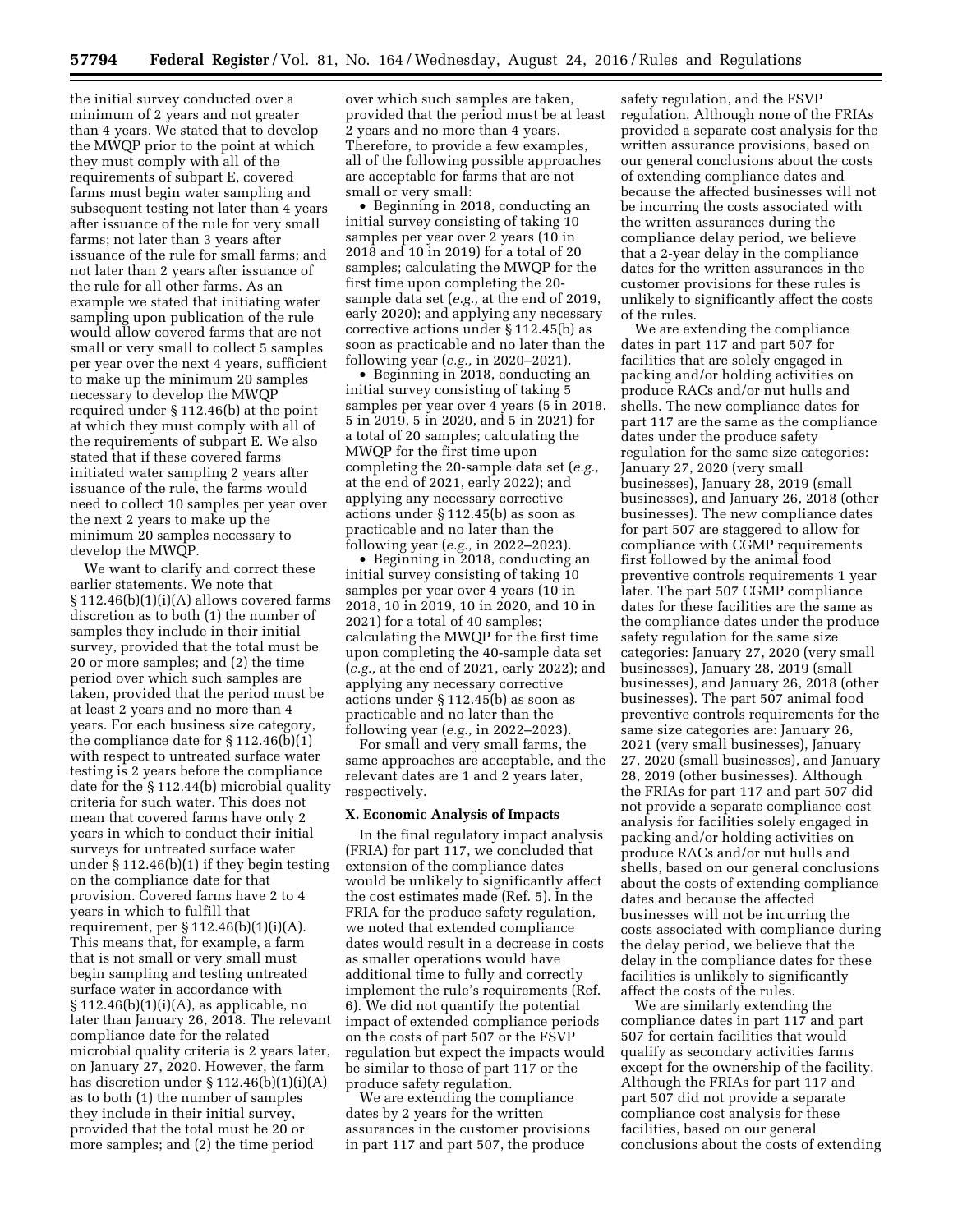compliance dates and because the affected businesses will not be incurring the costs associated with compliance during the delay period, we believe that the delay in the compliance dates for these facilities is unlikely to significantly affect the costs of the rules.

We are similarly extending the compliance dates in part 117 for certain facilities that color RACs. Although the FRIA for part 117 did not provide a separate compliance cost analysis for these facilities, based on our general conclusions about the costs of extending compliance dates and because the affected businesses will not be incurring the costs associated with compliance during the delay period, we believe that the delay in the compliance dates for these facilities is unlikely to significantly affect the costs of the rule.

We are similarly extending the compliance dates in part 507 for facilities that are solely engaged in the ginning of cotton. Although the FRIA for part 507 did not provide a separate compliance cost analysis for these facilities, based on our general conclusions about the costs of extending compliance dates and because the affected businesses will not be incurring the costs associated with compliance during the delay period, we believe that the delay in the compliance dates for these facilities is unlikely to significantly affect the cost of the rule.

We are extending the compliance date for the importation of food contact substances by 2 years, such that the earliest that an importer would be required to comply with the FSVP regulation for the importation of food contact substances would be May 28, 2019. Although the FRIA for the FSVP regulation did not provide a separate compliance cost analysis for importers of food contact substances, based on our general conclusions about the costs of extending compliance dates and because the affected businesses will not be incurring the costs associated with compliance during the delay period, we believe that the delay in the compliance dates for these facilities is unlikely to significantly affect the cost of the rule.

We are extending the compliance date for the CGMP Requirements of part 117 for facilities producing Grade ''A'' milk and milk products covered by NCIMS under the PMO. Although the FRIA for part 117 did not provide a separate compliance cost analysis for these facilities to comply with subpart B of part 117, based on our general conclusions about the costs of extending compliance dates and because the affected businesses will not be incurring the costs associated with compliance during the delay period, we believe that

the delay in the compliance dates for these facilities is unlikely to significantly affect the costs of the rule.

We have examined the impacts of the final rule under Executive Order 12866, Executive Order 13563, the Regulatory Flexibility Act (5 U.S.C. 601–612), and the Unfunded Mandates Reform Act of 1995 (Pub. L. 104–4). Executive Orders 12866 and 13563 direct us to assess all costs and benefits of available regulatory alternatives and, when regulation is necessary, to select regulatory approaches that maximize net benefits (including potential economic, environmental, public health and safety, and other advantages; distributive impacts; and equity). Executive Order 13563 states the importance of quantifying costs and benefits, reducing costs and burdens, and harmonizing rules. We believe this final rule will not increase compliance costs and will serve an important purpose of providing us an opportunity to consider how to reduce burdens on the public and maintain or improve coordination among the four rules affected. We believe that this final rule is not a significant regulatory action as defined by Executive Order 12866.

The Regulatory Flexibility Act requires us to analyze regulatory options that would minimize any significant impact of a rule on small entities. Because this final rule only extends various compliance dates for certain provisions and/or certain entities with respect to the four rules discussed here, we have determined that the final rule will not have a significant economic impact on a substantial number of small entities.

The Unfunded Mandates Reform Act of 1995 (section 202(a)) requires us to prepare a written statement, which includes an assessment of anticipated costs and benefits, before proposing ''any rule that includes any Federal mandate that may result in the expenditure by State, local, and tribal governments, in the aggregate, or by the private sector, of \$100,000,000 or more (adjusted annually for inflation) in any one year.'' The current threshold after adjustment for inflation is \$146 million, using the most current (2015) Implicit Price Deflator for the Gross Domestic Product. This final rule would not result in an expenditure in any year that meets or exceeds this amount.

#### **XI. Analysis of Environmental Impact**

We have determined under 21 CFR 25.30(j) that this action is of a type that does not individually or cumulatively have a significant effect on the human environment. Therefore, neither an environmental assessment nor an

environmental impact statement is required.

### **XII. Paperwork Reduction Act of 1995**

This final rule contains no collection of information. Therefore, clearance by the Office of Management and Budget under the Paperwork Reduction Act of 1995 is not required.

# **XIII. Federalism**

We have analyzed this final rule in accordance with the principles set forth in Executive Order 13132. FDA has determined that the rule does not contain policies that have substantial direct effects on the States, on the relationship between the National Government and the States, or on the distribution of power and responsibilities among the various levels of government. Accordingly, we conclude that the rule does not contain policies that have federalism implications as defined in the Executive order and, consequently, a federalism summary impact statement is not required.

### **XIV. Executive Order 13175**

We have analyzed this rule in accordance with the principles set forth in Executive Order 13175. We have determined that the rule does not contain policies that have substantial direct effects on one or more Indian tribes, on the relationship between the Federal Government and Indian tribes, or on the distribution of power and responsibilities between the Federal Government and Indian tribes. Accordingly, we conclude that the rule does not contain policies that have tribal implications as defined in the Executive order and, consequently, a tribal summary impact statement is not required.

### **XV. References**

The following references are on display in the Division of Dockets Management, 5630 Fishers Lane, Rm. 1061, Rockville, MD 20852, and are available for viewing by interested persons between 9 a.m. and 4 p.m., Monday through Friday; they are also available electronically at *[http://](http://www.regulations.gov) [www.regulations.gov.](http://www.regulations.gov)* 

- 1. Grocery Manufacturers Association, ''21 CFR 117.136. Industry Impacts from Disclosure and Written Assurance Requirements,'' 2016.
- 2. Letter dated April 19, 2016, from United Fresh Produce Association and 21 other organizations to Michael Taylor and Stephen Ostroff of FDA.
- 3. Letter dated May 20, 2016, from Roger A. Isom of the California Cotton Ginners Association to Jeanette Murphy of FDA.